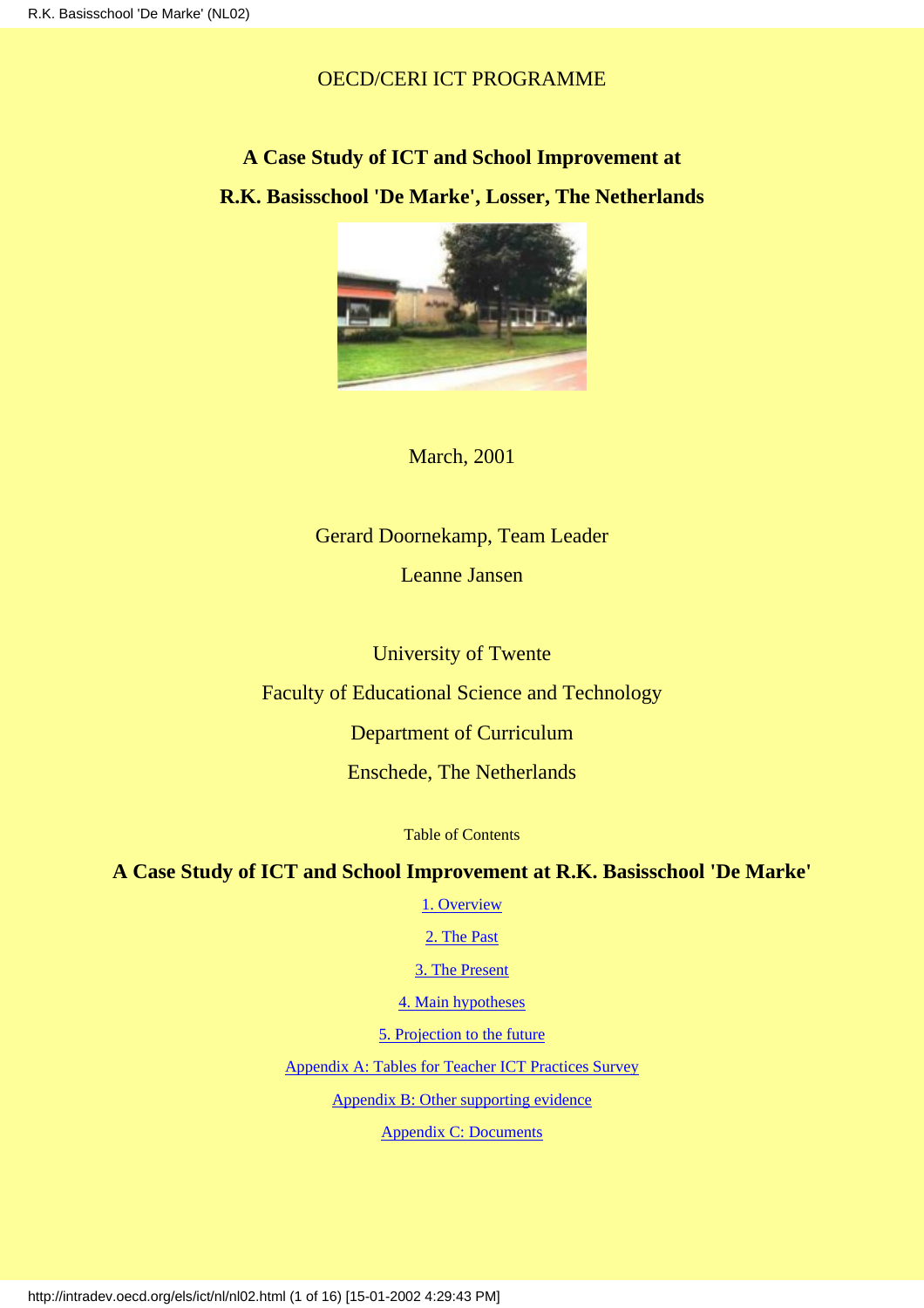# **A Case Study of ICT and School Improvement at R.K. Basisschool 'De Marke'**

# <span id="page-1-0"></span>**1. Overview**

#### *1.1 School description*

R.K. Basisschool 'De Marke' is a catholic school for primary education in a new housing estate of a village (Losser) in the east of The Netherlands. There are several schools for primary education, most of them catholic, in Losser.

The organisation of the school is based on the year group system.

The school has eight classrooms, a classroom for crafts, a playroom for the young children and a computer lab. The technology co-ordinator has a workroom where he can maintain the network, repair the hardware and install the software.

There is a central lobby, which is used for several activities. For students, who stay at school during the lunch break, there are three computers available. They can play games on the computer if they cannot play outside.

The computer lab is fitted with air conditioning and is also used by the Expertise Centre 'De Marke' in the evening for ICT-courses for teachers of other schools and private individuals.

The staff of the schools consists of a principal, fifteen teachers (some of them have a shared job), a remedial teacher, an internal counsellor, and a technology co-ordinator. There are 235 students at this school.

#### *1.2 Educational system*

In the Dutch educational system, primary education starts at the age of four and ends at the age of twelve. The first two grades are Kindergarten. When a child has become five years of age, primary education is obligatory. Core objectives have been established for all subject areas and educational fields and cross-curricular core objectives (not related to a specific subject area, e.g., general skills). These core objectives refer to the end of primary education. For children with learning difficulties (related to behaviour), there is special education. The policy of the government is to keep these children in primary education ('Going to School Together'). By catering for a wider range of educational needs, these children can attend lessons in regular education.

After primary education, the students go to secondary education. They start with 'basic secondary education', after this period of two years they continue with pre-vocational secondary education, general secondary education (junior or senior), or with pre-university education.

#### *1.3 School improvement and ICT*

The school has integrated the use of ICT in the daily educational practice of the school, from Kindergarten (K1) to grade 6 (age 4 to 11/12) in almost all subject areas. They use many programmes which are included in or part of their textbooks for arithmetic, mother tongue and reading. Next to these programmes, there is educational software. Young children use several programmes in which they had to count objects, read small words and manipulate with colours (educational games). Computers are available throughout the school: in the classrooms and in the computer lab.

The next step is to establish a curriculum that indicates what programmes are used in each grade. There should be a logical structure in the programme, from Kindergarten to grade 6. According to the principal, a teacher knows which textbooks to use in a particular grade but he or she needs also to know what programmes are available. This is necessary because the teachers change every three or four years from class.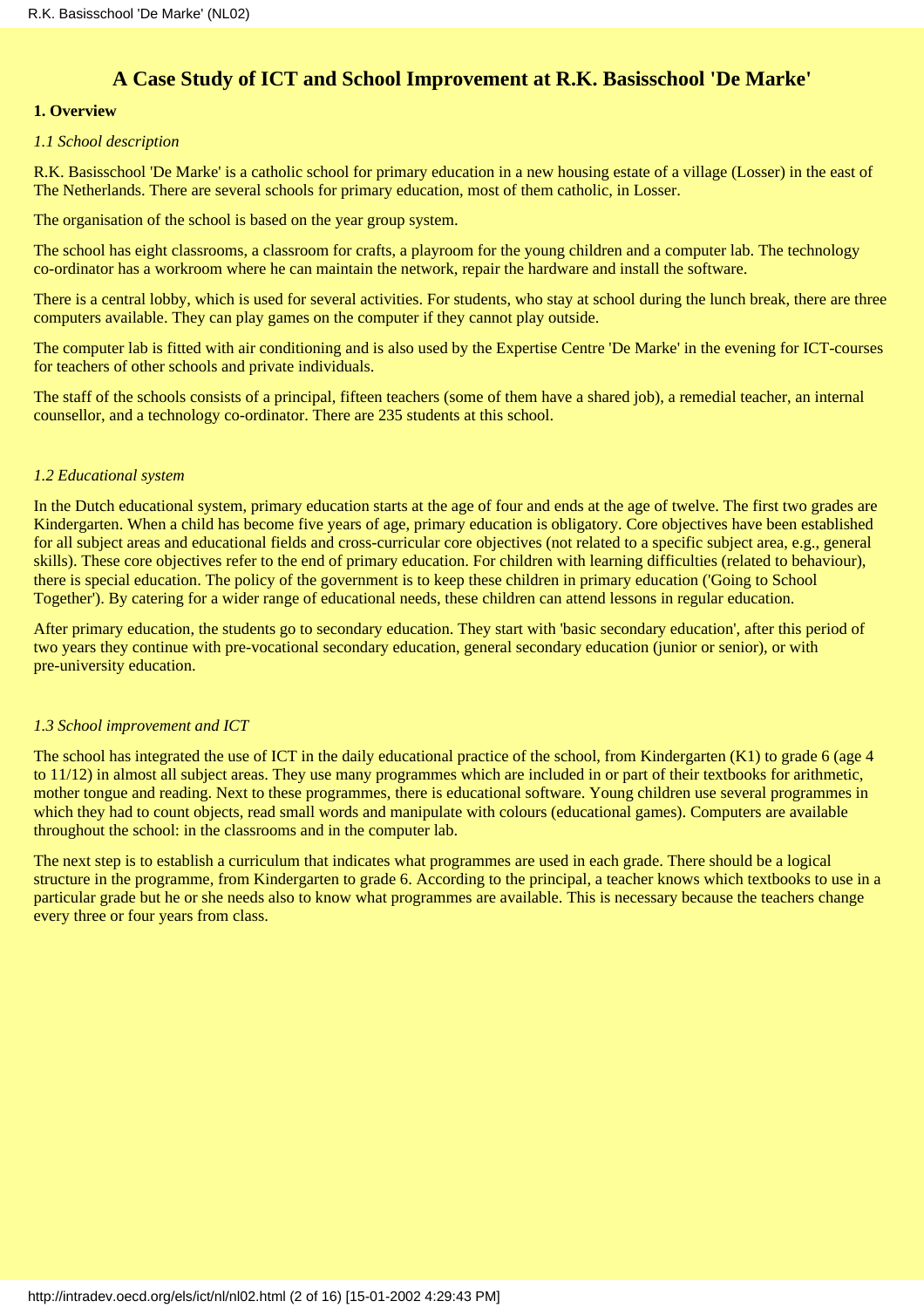

*Photo 1: Students of grade 6 supervise the youngest students of Kindergarten*

In the future, the school in considering to pay attention to the training of basic ICT-skills. At this moment, there is no time available to do this. The students are taught these skills when they need it. Many students have acquired these skills not at school, but e.g., at home. They learn also from their friends and classmates.

The school regards ICT as a tool, not a goal. It is additional to the textbooks they use in the school, as enrichment and as exercise material. It can also bring about communication with others and discovery of the world around you with Internet.

An important requirement of the programmes is that the students are able to use them independently. This is one of the goals of the school that students learn to work independently. Unfortunately, not all programmes are suited for this purpose. The teacher has to put in a great effort to be able to use these programmes. Another requirement is the surplus value of the programmes for the students. Programmes are used to learn not to entertain.

The board of the school will soon finish an ICT-policy document in which several topics related to ICT are discussed which refer to all six school of the board. This will enhance the collaboration between the schools. They can make agreements about hardware and software issues, ICT-personnel, etceteras.

# *1.4 Profits of improvement*

The computer will not replace the teacher. Certain thing can be done better with the help of the computer in a nice way. The students in this school profit from ICT in several ways:

- Some students have problems with the traditional instruction. The computer can offer extra help, another approach to facilitate learning of reading or arithmetic skills.
- Training of certain skills can be done with a computer. It is more fun for the students and can be adapted to the progress the students make.
- Students can compensate weaknesses by using the computer for various tasks.
- At the same time, a number of students with various learning problems can be offered extra practice. Normally, a teacher can help one student at a time. ●
- Information can be retrieved from the Internet and be exchanged to other students. Students can do projects independently.
- Some students have the possibilities to broaden their knowledge and skills.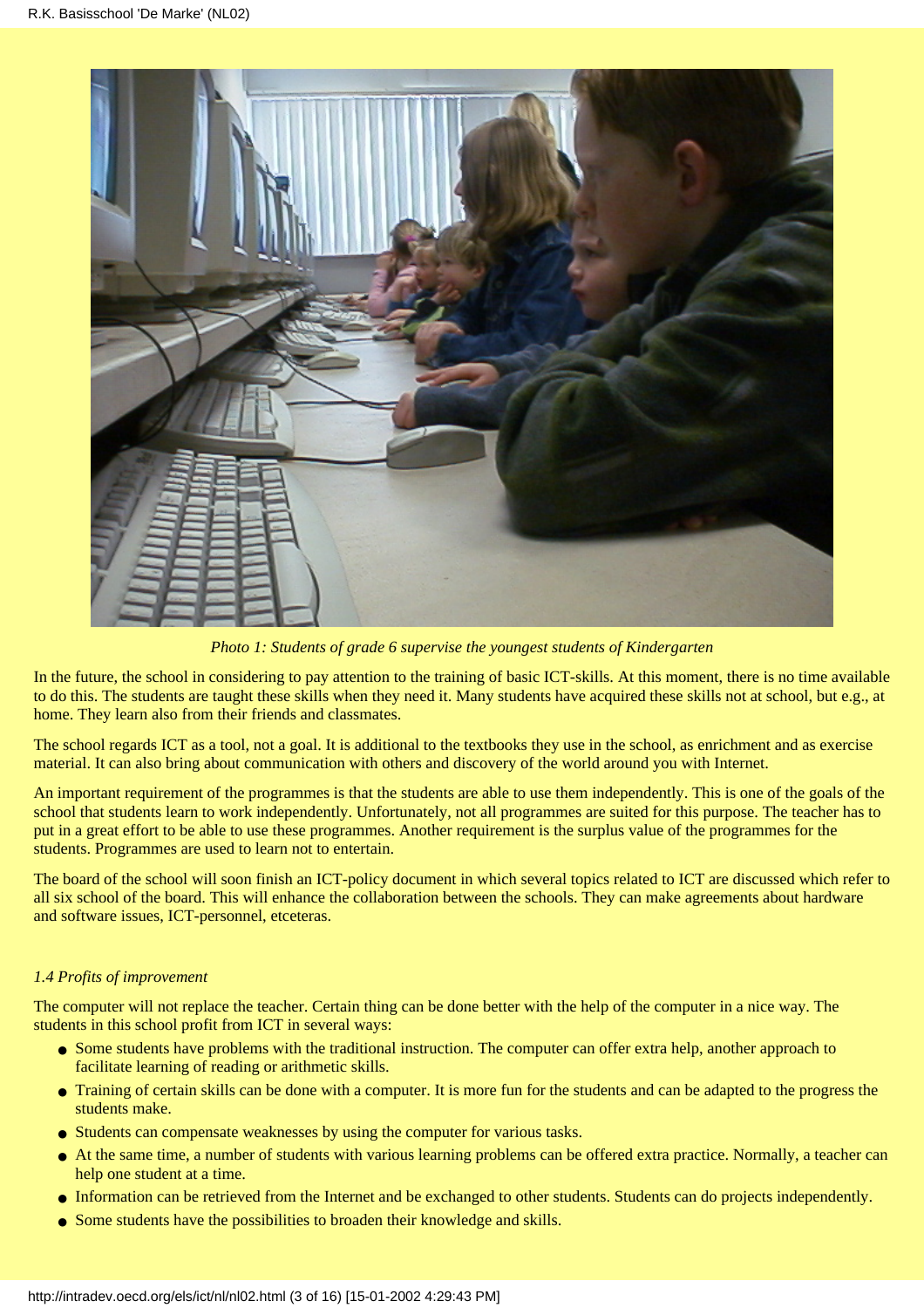The principal notices that the attitude in the school is changing. It has become quite common that students work independently. Teachers have to be more flexible in their organisation.

Teachers can leave the initiative to the students. They can determine when they will do an exercise with the computer. When two students work with one computer, students collaborate, find solutions. The computer stimulates these skills.

#### *1.5 Accomplishments*

In this school, ICT is regarded as an enrichment of their educational practices. It provides the school with additional material (programmes). ICT also means additional exercise materials (remedial teaching). But it means also communication with other people, wherever in the world.

For this purpose, each class has access to the computer lab two times a week (about two hours). The lab is suited for group teaching. In each classroom, there are two to four computers available for individual use. All computers are connected to the internal network of the school.

The technology co-ordinator of the school is also the system manager. He teaches no classes. A day per week is available for the other schools of the board. The deputy principal and the technology co-ordinators are both involved in the ICT-matters of the school.

The implementation of the innovation requires more flexibility of the teachers. Group teaching has become less appropriate when some students use a computer individually. When there are technical problems, a teacher needs to change his planning and think of a solution (split his class in two, take another lesson).

### *1.6 ICT use in the school*

Students use various programmes. The programmes are classified per grade. When the students have logged in, they find on the screen the programmes that are available for their grade. Students of the upper grades have their own e-mail address, password and can save their work on the server.

Several programmes are integrated in the textbooks (mother tongue, reading and arithmetic). In Kindergarten, students learn to use the mouse. In grade 3, the students learn to browse the Internet. If they have finished the programme, they get a diploma.

The school has participated in an e-mail project with a school in Germany. Students of grade 6 wrote messages to students. Other classes have also participated in e-mail projects.

Students in the upper grades also use Word and Paint for their projects. They search the Internet for information they can use for a project.

Students are allowed to use the Internet when they have got from their teacher an assignment in which they need to collect information. During lunch break is not permitted to use the Internet or to use a chat programme.

The members of the staff use ICT. They have their own e-mail address. Minutes of meetings are distributed by e-mail, though not everybody is so happy with this development.

The school has a website [\(http://www.demarke.nl/](http://www.demarke.nl/)) with e.g., information for the parents.

#### *1.7 Primary innovations*

In the past, the school has not participated in large school-wide innovations. By attending of several courses, the school aims at improving to quality of education.

At this moment, the school is paying extra attention to classroom management. Students need to work more independently because the teachers teach small groups of students or make use of ICT to instruct some students. Several activities take place at the same time. In this way, the school tries to replace the traditional system with a system based on independent working. For this purpose, they attend a course at an Institute for School Counselling.

#### [Back](#page-0-0)

# **2. The Past**

#### <span id="page-3-0"></span>*2.1 Innovation history*

The first computers came through the 'Comenius' project. It was an initiative of the government. The aim was to integrate the computer in education. The school received three computers (one computer for every 60 students). One computer was for the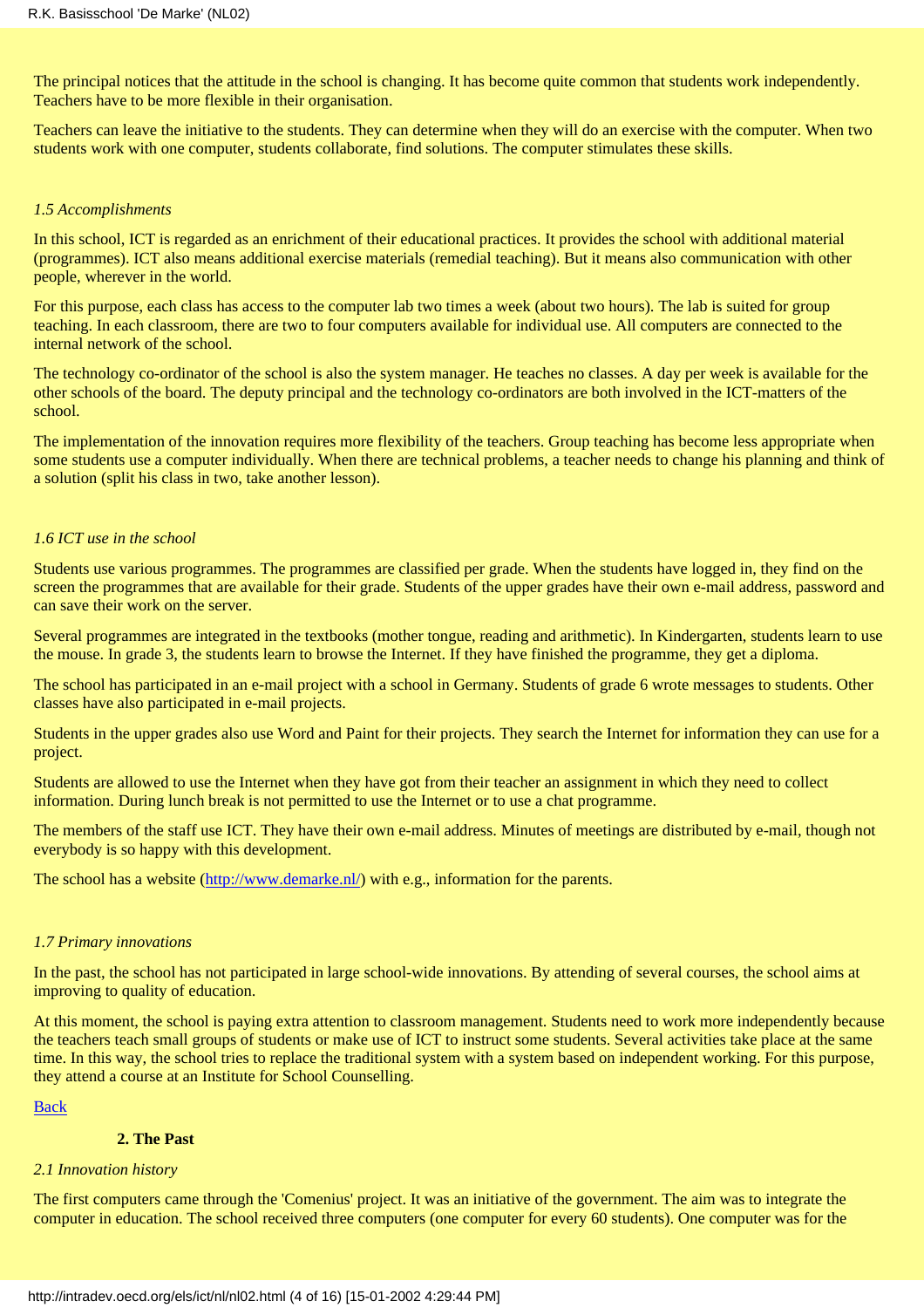management of the school, and two for the teachers and students. Therefore, the school looked possibilities to have more computers. Computers that were not used in business anymore were given to the school.

Next, the school participated in several other projects of the government (like 'PRINT'). The school became also one of the 'Vanguard' schools. This gave the school facilities to implement ICT in education. There was a budget for hardware (computers and network), ICT-training of the staff. The school would also be connected to Kennisnet (a national computer network for schools and related organisations, which gives the schools access to the Internet).

The school was asked by the local authority to participate in an e-mail project with a school in Germany. This project enabled the school to buy more computers and a network.

The school also participates in European Network of Innovative Schools (ENIS). Video-conferencing is one of the methods to communicate between schools.

In 1998, the school had been declared 'Computer school of the year' because of the developments that have taken place in the school related to ICT.

#### *2.2 Initiator of the innovation*

The respondents regard the technology co-ordinator as the initiator of the innovation. He was enthusiastic to use ICT in school. He was the first who participated in e-mail project.

The management of the school supported his initiatives. By various projects in which ICT was used in different ways he was able to convince his colleagues of the benefits and usefulness of computers.

Now, all teachers agree to use computers and have participated voluntarily in training for the European Computer Driving Licence (ECDL).

The technology co-ordinator who teaches no classes is also the system manager. He maintains the computers and the network. A teacher cannot do these activities in combination with his teaching tasks.

#### *2.3 Supporters of the innovation*

The board has supported the school financially. These financial resources enabled the school to expand the ICT-infrastructure. This board has five other schools for primary education. At these schools the developments related to ICT have not been so rapidly. The board has asked the school to help these schools. The technology co-ordinator works one day per week for these schools.

The technology co-ordinators of three schools have drawn up an ICT-policy document for all the schools. This includes (a.o.) the installation of an Intranet for all schools and the purchase of educational software for all schools.

Parents supervise the use of educational programmes in Kindergarten. A class is split up in two groups. Three parents take one group to the computer lab. The other group stays with their teacher. After half an hour, they change.

#### *2.4 Innovation problems*

Though the school has many computers, it is a wide variety of computers; many of them are old ones (Intel-386 and -486). The old ones are slow and it takes a long time before a programme has started. Or when they want to do another programme. Students need to wait patiently for the programme to load. Time cannot be just efficiently.

It is problematic when all students are logging on to the network at the beginning of a lesson. It takes several minutes and students have to wait.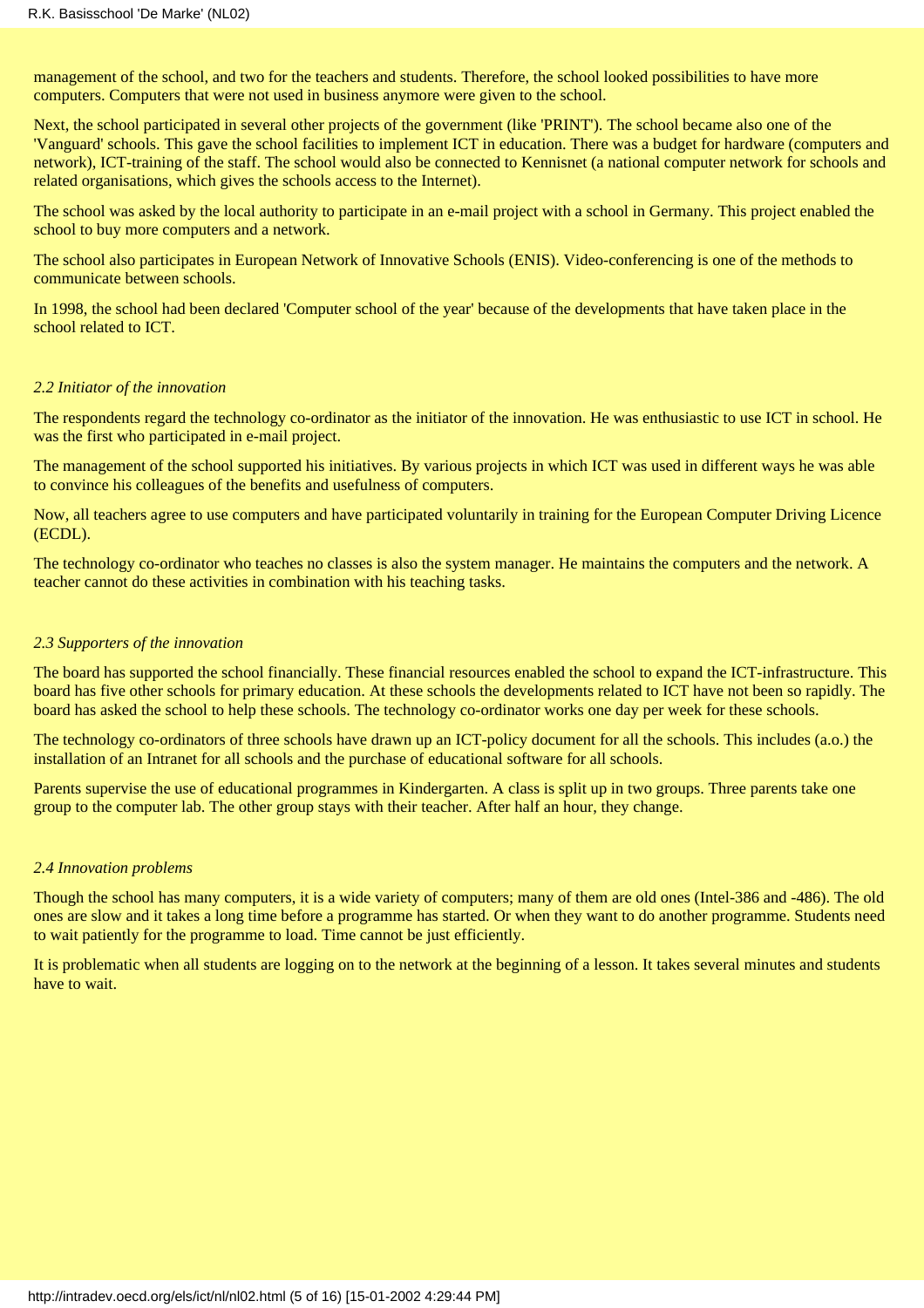

*Photo 2: For each grade several educational programmes are available*

For many programmes a network version is not available yet. Now, the school has to buy a licence for each computer to use the program. If one of those computers is broken, the licence has to be removed first before the programme can be installed on another computer. It has happened several times that the licence got lost. The school had to buy a new one. The educational publishers are not so interested in selling network versions of their software, according to the principal.

Another problem, related to the use of licences is that these programmes are not available in the whole school, but only on a limited number of computers in a classroom. Others classes cannot use these programmes in their classrooms or in the computer lab.

The school has access to the Internet via Kennisnet. The connection with Kennisnet is not reliable. Students complain that it is very slow if there is a connection. It can happen that not all the students of a class get access to the Internet. The principal is not very content with Kennisnet and does not understand what is the surplus value of the network. The school has to pay for the connection, but feels powerless when there is no connection. There are no alternatives for this situation.

Another problem, related to the use of computers is the available room in a classroom. The classrooms have been built according to then minimal requirements. Also furniture is needed. The tables in a school are too small and not suited for a computer and a monitor.

The use of many computers causes a rise in the costs of power. The school does not receive a budget for these costs.

The school uses ICT very frequently. The network and the computers are vulnerable. A teacher is helpless when the system does not function. The maintenance is important. The costs of a system manager would take up too much of the budget, while the budget is needed to buy (replace the old) computers and educational programmes.

[Back](#page-0-0)

## **3. The Present**

#### <span id="page-5-0"></span>*3.1 Diffusion patterns*

The technology co-ordinator initiated the computer activities in the school. He convinced his colleagues to use computers in their lessons. It has taken some time, but now everybody approves of the use of ICT. At this moment, the members of the staff have accepted the innovation. They want to know more about ICT to be able to use ICT in their lessons at an adequate way. Their voluntary participation in training for the European Computer Driving Licence proves that they regard ICT as useful in their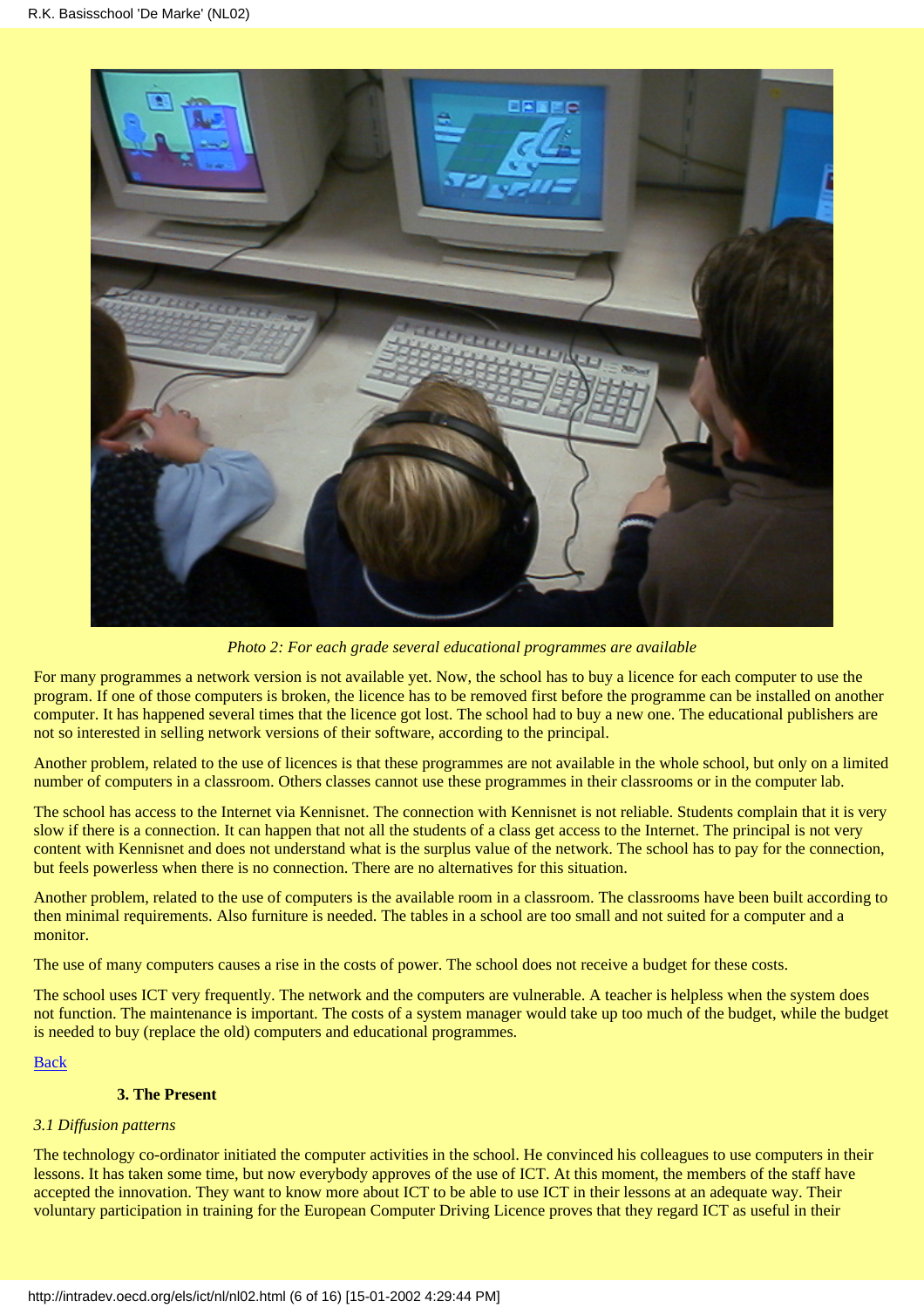teaching practice.

According to the principal, in the beginning the use of computers depends largely on the enthusiasm of one or two teachers. They invest a lot of their leisure time to develop and experiment. It is partly hobbyism. But it show that they are involved, they have their heart in this matter.

The internal counsellor looks at the educational aspects of programmes (Does it fit with the ICT-policy of the school?), while the technology co-ordinator looks at the technical aspects (Can the software be used in a network?).

There is a working group of teachers with interest in ICT from the six schools of the board, which discuss the purchase of new programmes. The school has two delegates in this working group. It is part of their tasks in the school. No longer it is accepted that they can do this in their leisure time. In combination with their teaching tasks, it would be too much.

In the ICT-policy document of the board attention has paid to organisational aspects of the innovation (What are the tasks? Who is responsible?). In a structured way, the innovation is transferred to all (other) schools of the board.

#### *3.2 Staff development and involvement*

The technology co-ordinator has organised courses for the members of the staff. He teaches those elements of the European Computer Driving Licence, which are relevant for teachers: like Windows and Word. Next school year he will teach the use of e-mail and the Internet. Teachers who are interested in the other parts of the European Computer Driving Licence have to study these parts themselves.

The ICT-policy document has indicated that these elements of the European Computer Driving Licence are the minimum. According to this document, all schools need to have a plan for refresher courses in order to attain that teachers have sufficient knowledge of operating systems, educational programmes, word-processing and other application which are used frequently.

The technology co-ordinator also organises ICT-instruction sessions in the afternoons in the computer lab. In these sessions he explains how the teachers have to use the network. Teachers can get familiar with the programmes for their classes and learn how to receive and send e-mail and how to use the Internet. Teachers have to use ICT independently. These sessions are also used to discuss ICT-related topics, e.g., how do we use the Internet in our teaching practice?

The teachers are using ICT more frequently. The minutes of the staff meeting are not hand-written anymore. They use the word-processor and distribute the minutes by e-mail. All teachers have an e-mail address. They can receive and send e-mail at home.

The technology co-ordinator has attended several courses, which are related to his tasks. To be able to manage the network and the ICT-related problems, he needs to be well informed. Otherwise, he has to solve the problems by trial and error.

#### *3.3 Role of leadership*

The principal of the school is aware that when one or two teachers are very enthusiastic and want to realise several things in a short time, there is danger that it will split up the team. It is sometimes necessary to slow down the developments and question whether it is interest of some teachers or should it be part of the ICT-policy of the school. He has to take care that all members of the staff agree with the developments and can keep up with the changes.

The principal teaches no classes. When he did, he could not pay enough attention to his students. Many people outside the school contact him for information. Now, he can take time for these activities.

At this moment, the necessity to look for projects, which bring in money, or participate in competitions or prize contests, is not present anymore. According to the principal, it is important now to set up a clear structure of how ICT will be used in the school.

#### *3.4 ICT-innovation Connections*

The school is aware of its position with regard to ICT in comparison with the other schools of the board. Therefore, the board has asked the school to help the other schools. These schools received a network server and the infrastructure was constructed.

The six schools of the board have drawn up an ICT-policy document in which joint agreements are how ICT will develop in the coming years in these schools and how these school can collaborate in the field of ICT.

The principal intends to investigate how his school can collaborate with the other schools for primary education in Losser. There are twelve schools. He also wants to involve the civil servants of the local authority who have ICT in their portfolio. According to the principal, they have a lot of knowledge that can be used by the schools.

The school is one of the twelve schools in The Netherlands which participated in the European Network of Innovative Schools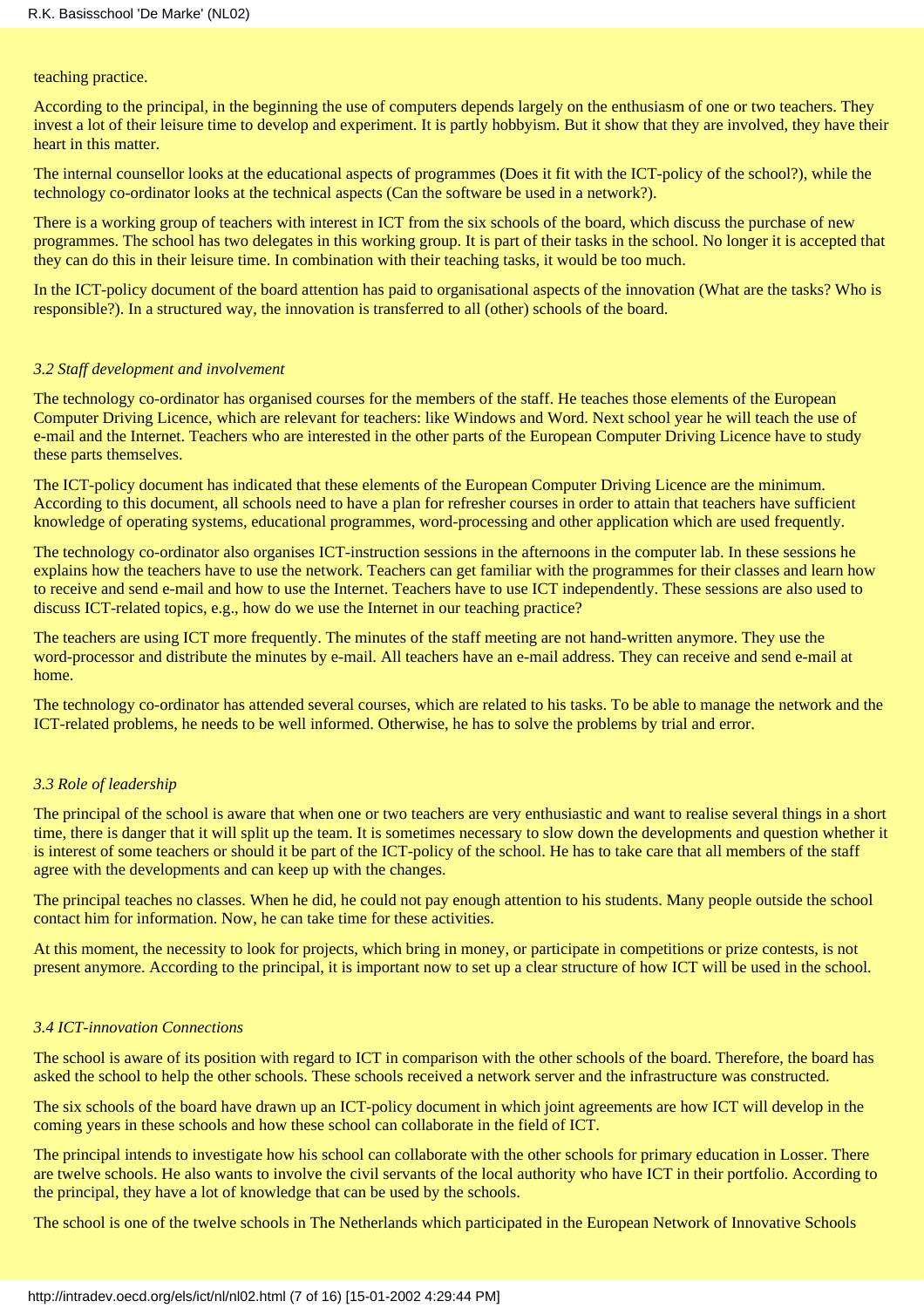project. The aim of the project is to set up international projects, which can be an example to other schools. One of these projects is an international video-conferencing project.

### *3.5 ICT infrastructure*

At this moment, the school has ninety computers in all, most of them are Pentium-computers, of which thirty-five are multimedia computers (equipped with a soundcard and a CD-ROM drive). All computers are connected to the network of the school. The school has an UTP-network. In the computer lab there are twenty-three (multimedia) computers available. The other computers are located in the classrooms (two to four computers) and in the lobbies. All classrooms are connected to the Internet.



*Photo 3: Parents supervise in the young students in the computer lab*

There are five printers and two scanners available in the school. The school has several servers, one of them is used for backups. In the computer lab a video-projector is available.

Because there is little room for the computers in the classroom, the school has constructed a mezzanine level in one of the classrooms which gives room for four computers. This level can be reached from the classroom. The school intends to construct in all classrooms such a mezzanine level.

The school has bough a lot of equipment, but also received computers, which have been replaced elsewhere. The variety of computers with different configurations makes it difficult for the technology co-ordinator to install programmes on these computers. He gives technical support to teachers and organises ICT-training for teachers too. He also gives technical support at other schools of the board (one day per week); problems are solved immediately.

# *3.6 Effectiveness*

The teachers report that the students have become more independent when they use ICT. They are motivated to use a programme, as we have observed in the computer lab. Motivation is one of the main reasons for the teachers to use ICT in their teaching practice. In the e-mail project with a school in Germany, students wrote more frequently and made longer letter if they were allowed to send it by e-mail, or ask to finish the letter at home

From the point of view of the school, ICT is regarded as additional. For some skills like the multiplication tables, the students use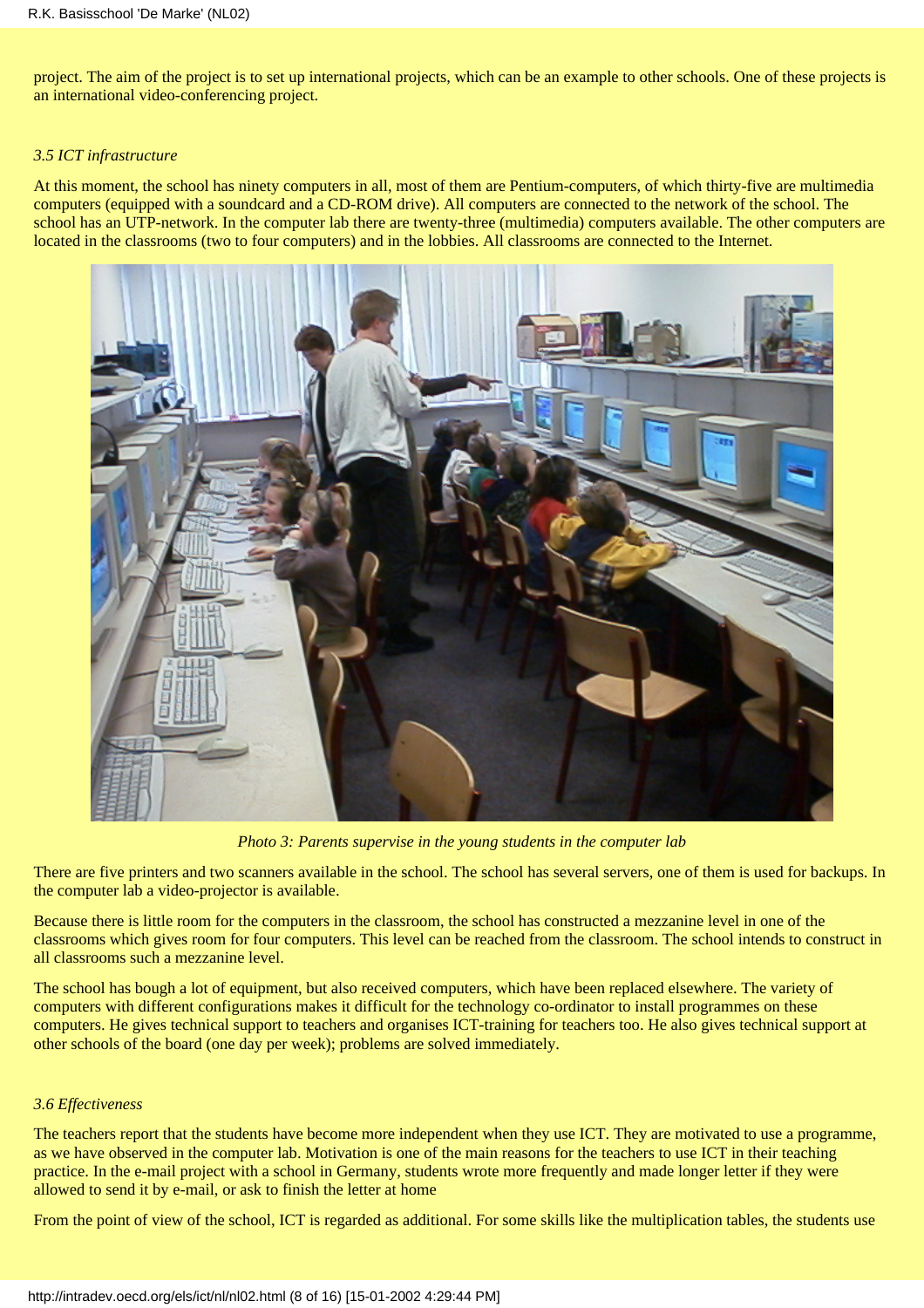the computer to practice these skills independently.

Students, who need extra help, use the computer to practice, especially with reading, mother tongue and arithmetic. The teachers have noticed positive effects, though it depends partially on the quality of the programmes. The school uses also programmes that are closely related to the textbooks. It stimulates the students by practising in a different way. Students who have problems with writing (motor skills) benefit from the use of the computer.

Project work looks better. Students use a word processor instead of a pen and paper. Errors can be corrected easily.

#### *3.7 Academic rigour*

The school has integrated the use of computers in the subject areas. There is not a separate subject 'information technology' on the timetable. The use textbook-related programmes strengthen integration of computers in subject areas. ICT is part of the textbook and gives the students other possibilities to practices. The availability of computers in the classroom makes it easy for the teacher and the students to integrate the use of the computer.

The principal states that the teachers have to change their organisation when they want to integrate ICT in education and pay attention to their students with different abilities. This way of organisation has to be the same in all grades. Students, who have learnt to work independently in the lower grades, should also be able to apply these skills in the upper grades. It is for a teacher difficult to say that he or she will not make use of ICT in his or her class. When the school started with computers, this could happen, but now, all teachers support the innovation.

#### *3.8 Equity*

The respondents have not noticed relevant differences between girls and boys concerning the use of ICT. There might be differences in their way of learning, both are enthusiastic to use the computer.

Many students have a computer at home, sometimes a newer one than in school, with more facilities. These students will learn quickly how to use an educational programme. But those who have not a computer at home can get enough practice at school to acquire the basic ICT-skills. However, differences in skills will not disappear, but will exist.

The weaker students get extra attention in the school. The computer can help them with their learning problems. ICT appears to be a useful tool to help these students.

#### *3.9 Sustainability*

The technical support of the computers and the network is the responsibility of the technology co-ordinator. The functioning of the ICT-infrastructure depends on his expertise. He teaches no classes to be able to carry out his tasks. A weak point is, according the one of the teachers, that it is not known whether and for how many hours he will be available for the school. At this moment he is working at other schools too. It depends how the board will organise the support for their schools.

ICT is integrated in the school. A (new) teacher cannot allow him- or herself to ignore the computers in a school year. The students are acquainted with the use of ICT in education and expect this way of learning. The teacher who will have that class next year expects that the students acquired new skills. Both teachers and students are stimulating each other to use the computer. It has become part of their daily educational practice.

### *3.10 Scalability*

In the ICT-policy document, the method of working of this school has been taken as a starting point. The method will be copied to the other schools. The ICT-infrastructure will be basically the same. It is not limited to these schools, in other schools for primary education this method of working can be applied. Most important is the attitude of the teachers. If they do not see what ICT can contribute to their teaching, then the innovation will fail.

But if they have a positive attitude towards ICT in education, then the training of the basic ICT-skills is a requirement. Just as the school needs a budget to buy computers, peripherals and educational programmes, the school needs someone to maintain the ICT-infrastructure.

#### *3.11 Results of the Teachers ICT Practices Survey*

The Teachers ICT Practices Survey was given to all teachers. Only three forms have been returned (all female teachers of the lower grades (including Kindergarten). Tables with the results are presented in Appendix A.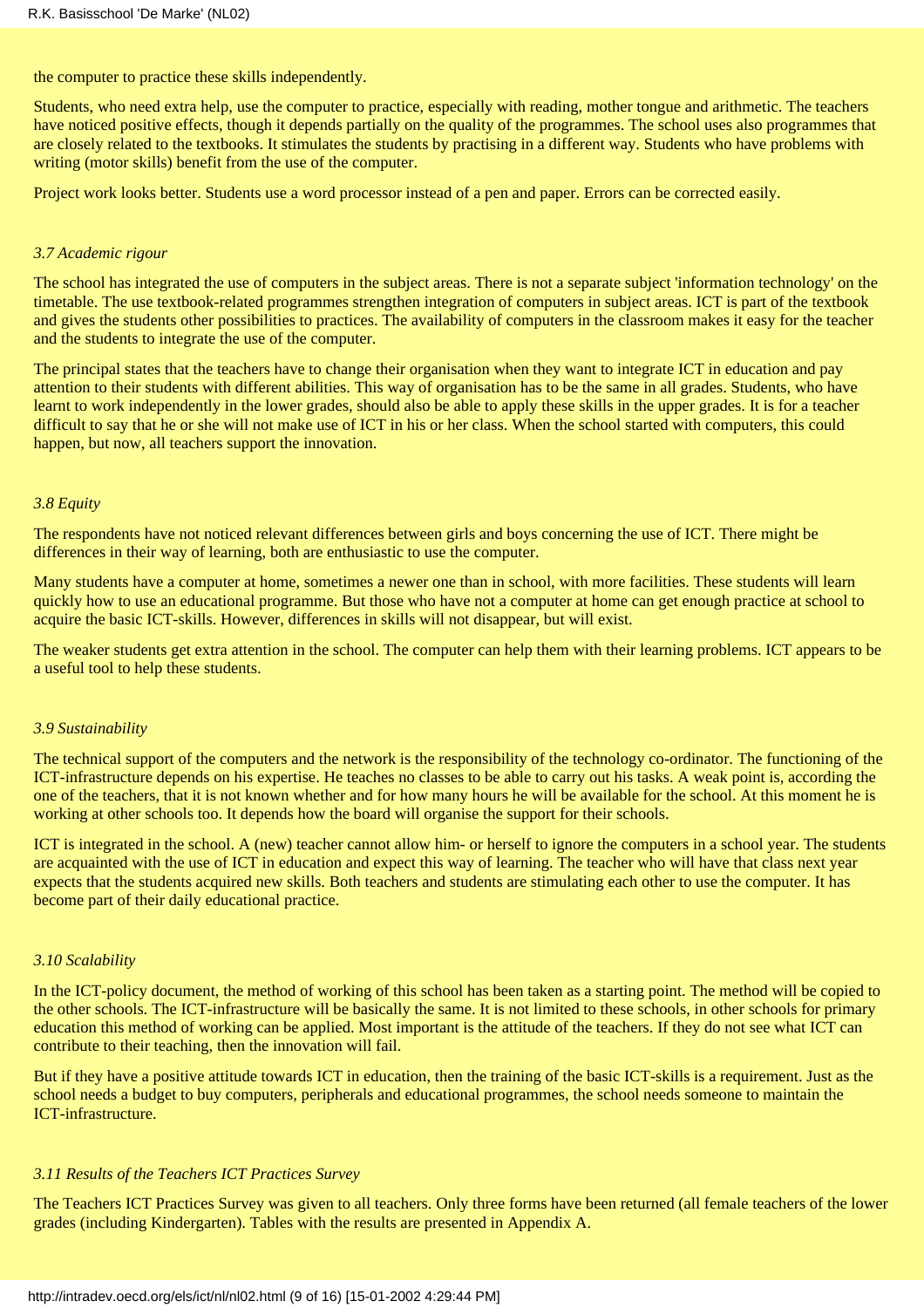The three teachers feel (very) comfortable using a computer for writing a paper, searching for information on the World Wide Web, sending and receiving e-mail and drawing a picture or diagram. The do not feel comfortable at all when they create and maintain a web page, use a programming language or present information with PowerPoint.

During the past school years, the students of these teachers of the lower grades have used a computer to play games and have used an instructional programme several times each month or week. The students have never used the computer for creating web pages, using a spreadsheet, joining in on a on-line forum or chat room or using a presentation programme. The use of the computer for the World Wide Web, a word-processing programme, or a graphics programme varies from 'never' to 'several times each month' in these classes.

Two of the teachers rate their ability to use a computer as 'fair', one teacher says 'good'.

In the last school year student computer use was not evaluated for grading. The teachers have not modified a website with any of their classes.

Most of the computer use in their classes was directly related to the course content, according to two teachers (one says 'all computer use'. The students did most of the computer use that they assigned individually. If they assign searching on the World Wide Web, they give some restrictions.

The use of the computer at home for preparing their teaching varies from 'never' to 'several times each week'. The teachers have not participated in a virtual course through the Internet, have not involved their students in collaborative learning over the Internet and have not used technology to collaborate with other teachers.



*Photo 4: Students of grade 6 use the Internet to communicate with another school*

Two teachers do not send e-mail messages, one teacher sends one to five messages on average each day.

The three teachers have never made changes to a computer's hardware, created a website and developed a database. One teacher has ever updated an application programme and recovered a damaged file.

[Back](#page-0-0)

#### **4. Main hypotheses**

<span id="page-9-0"></span>*4.1 Technology is a strong catalyst for educational innovation and improvement*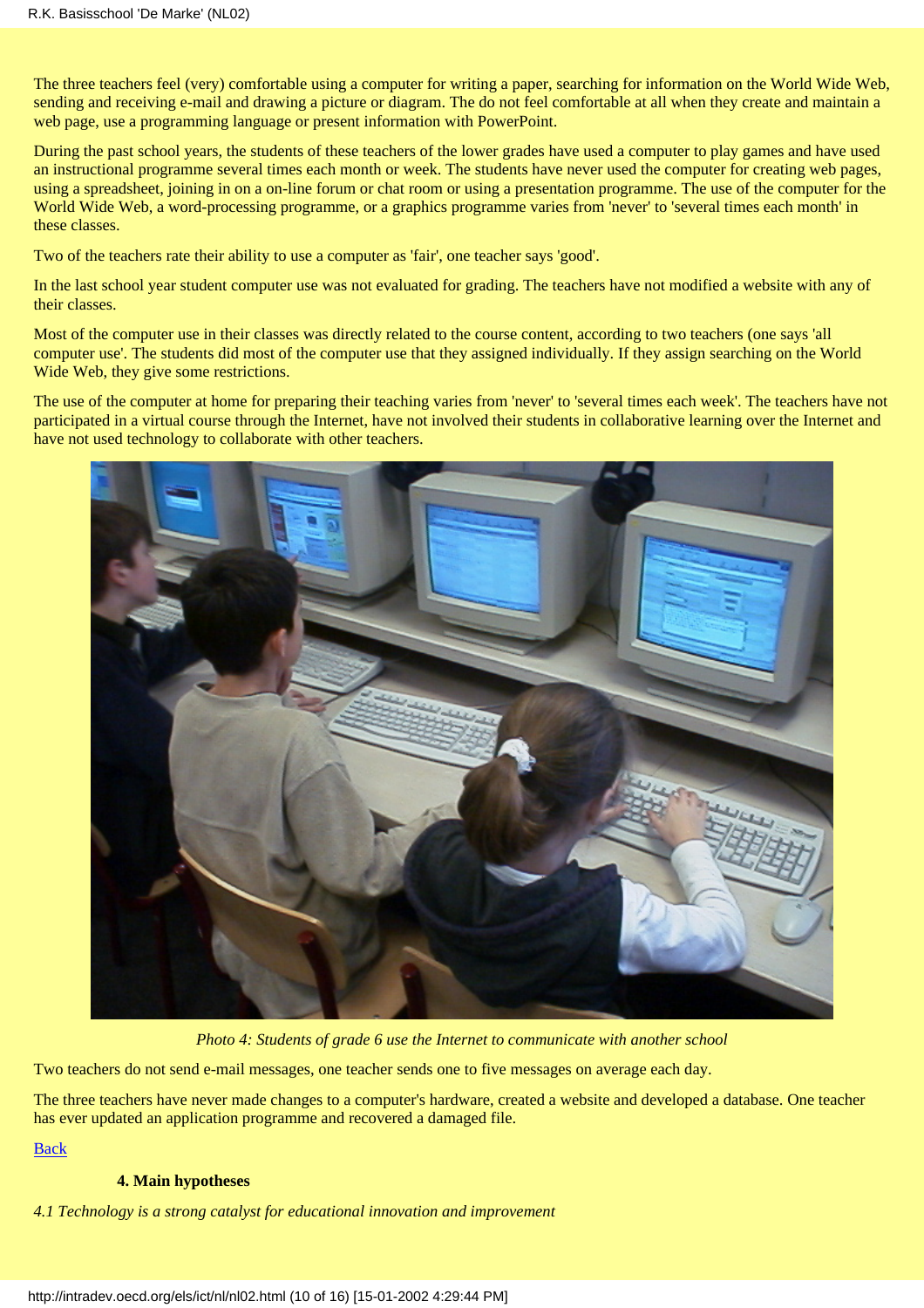All grades in this school use various educational programmes, some of them are related to the textbooks (see section 1.1). The upper grades us the Internet and e-mail (see section  $\overline{1.5}$ ). ICT is regarded in this school as additional, not as a replacement (see section 1.3 and 3.6). It offers extra help to students who need it (see section 3.8).

To realise this innovation, computers are available in the classrooms and in a computer lab (see section 3.5).

Though the number of computers in this school is impressive and the ICT-infrastructure is at a high level, supported by a technology co-ordinator, the hypothesis needs to be rejected in favour of the rival hypothesis. The integrated use of ICT is in itself innovative and has improved the quality of education in the school. But the educational practice has not changed so much yet. The use of computers in the school has not lead to the introduction of new educational practices, e.g., in which the students are more responsible for their own learning, take the initiative to shape their learning environment and in which the teacher has more the role of the supervisor and less the role of instructor. It is not inconceivable that the school, or the upper grades, will develop towards this direction in the future.

#### *4.2 The diffusion followed the traditional diffusion pattern for innovations*

The technology co-ordinator introduced ICT in the school. The management of the school supported him. He was able to convince his colleagues of the benefits and usefulness of computers (see section 2.2).

At this moment all teachers use ICT in their educational practice. ICT has become integrated in nearly all subject areas (see section 3.9).

It must be concluded that the hypothesis cannot be rejected. In this small group, the traditional diffusion pattern is clearly visible.

#### *4.3 Successful implementation of ICT depends mostly upon staff competence*

The school has paid, and still pays, attention to the staff development. The technology co-ordinator organises courses to learn the basic ICT-skills, like Windows, Word, the Internet and e-mail. These are elements of the European Computer Driving Licence, which are relevant for the teachers. He also organises ICT-instruction afternoons. In these sessions the focus is more on the educational programmes (see section 3.2).

The teachers are competent to use ICT, and their competency will increase further because staff development activities will continue.

On the basis of these findings, it must be concluded that the hypothesis can be accepted.

#### *4.4 Gaps in academic performance between high and low poverty students will not increase*

Students, who do not have a computer at home or do not have access to the Internet, get sufficient possibilities to acquire the basic ICT-skills. The gap in basic ICT-skills between students who have a computer at home and those who do not have one, will not increase (see section 3.8).

The school uses ICT as a possibility to offer extra help to the weaker students. The programmes motivate the students to practice subject matter, which is problematic to them. Teachers experience positive effects (see section 3.6). The gap in academic performance will not increase and possibly decrease.

The hypothesis cannot be rejected. There is no evidence that weaker students profit less from the use of ICT.

# *4.5 Successful implementation of ICT will lead to the same or higher academic standards*

The students of the upper grades, especially grade 5 and 6, use the Internet for their project work. In all grades educational programmes are used for most of the subject areas (see section 1.5). The quality of the programmes is checked by the technology co-ordinator (technical aspects) and by the internal counsellor (educational aspects). The school wants to prevent that programmes are used that do not function well on the computers and/or are not useful for the students (see section 3.1).

It must be concluded that the hypothesis can be accepted. The school watches carefully what is done in the field of ICT to make the implementation of ICT successful and how ICT can be applied to improve the quality of primary education.

[Back](#page-0-0)

#### **5. Projection to the future**

<span id="page-10-0"></span>*5.1 Sustainability*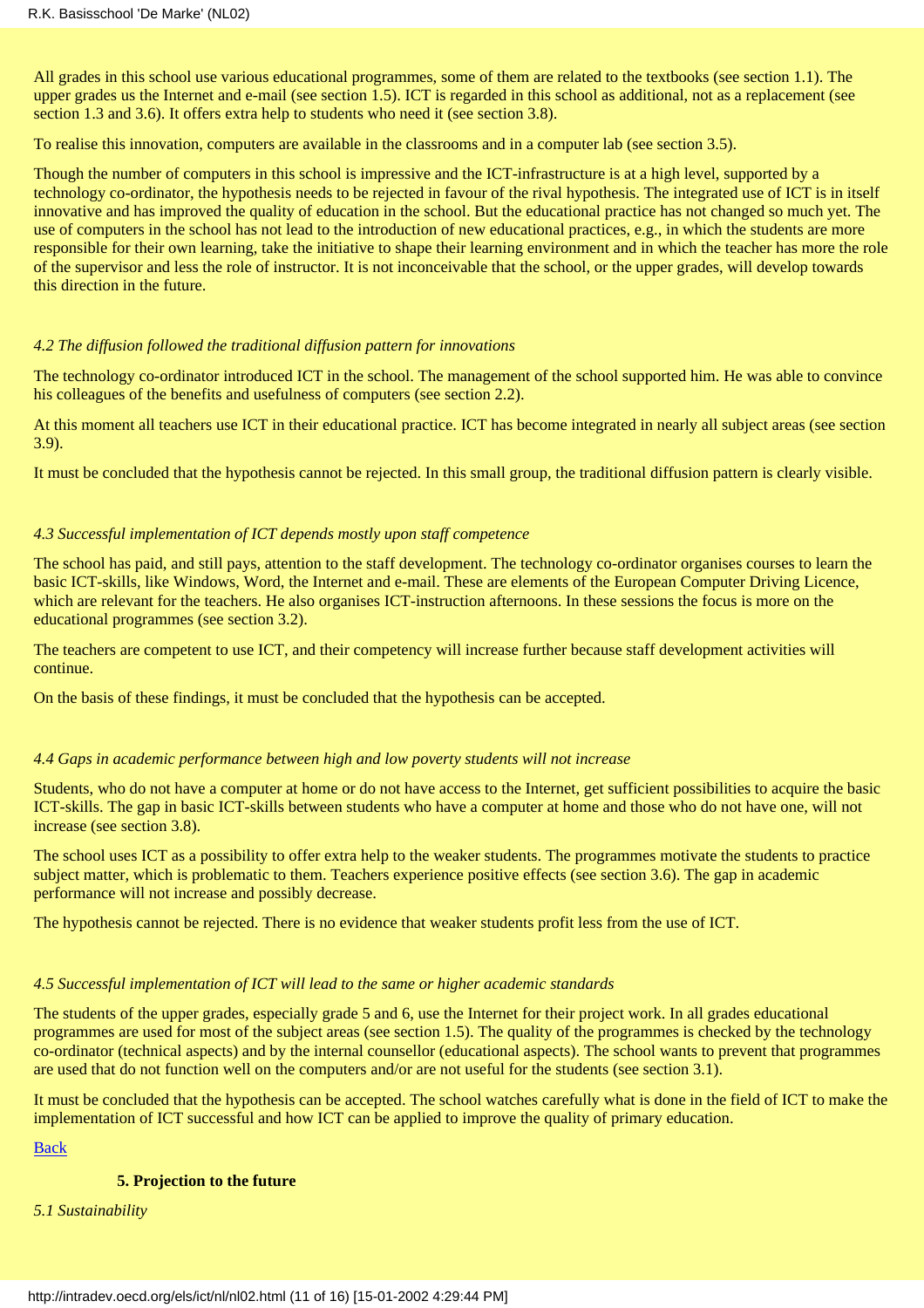ICT has become integrated in the daily educational practice of all teachers and students. It is expected that teachers use ICT. However, there can be individual differences and preferences. It has become completely normal to use ICT.

The question of sustainability of the innovation has become almost redundant in this school. More important is the question in which direction the innovation will develop or has the development reach his final stage.

More troublesome are the problems with the old computers and the access to the Internet (via Kennisnet).

A major threat to the sustainability of the innovation is the fact that the technology co-ordinator has all the technical expertise in the school. The ICT-infrastructure has become so complex, that the school cannot do without a system manager.

### *5.2 Scalability*

This innovation is not so complicated to implement in other schools. A school can have a comparable ICT-infrastructure, maybe with fewer computers. To keep everything running, a system manager is needed to maintain the computers and the network.

Teachers should have a clear vision of what they want to realise with the use of ICT and have a positive attitude toward ICT in education. Training will also be necessary, basic ICT-skills and experience with the educational programmes.

[Back](#page-0-0)

### **Appendix A: Tables for Teacher ICT Practices Survey**

#### <span id="page-11-0"></span>*Gender of the respondents*

|                |              | Count | Col %  |
|----------------|--------------|-------|--------|
|                | female       |       | 100,0% |
| Gender teacher | male         |       | ,0%    |
|                | not answered |       | ,0%    |
| Group Total    |              |       | 100,0% |

#### *How comfortable are you with using a computer to do each of the following?*

|                        | Create and maintain web pages |        | Write a paper |        | Search for information on the<br>World Wide Web |        |
|------------------------|-------------------------------|--------|---------------|--------|-------------------------------------------------|--------|
|                        | Count                         | $\%$   | Count         | $\%$   | Count                                           | $\%$   |
| not at all comfortable |                               | 100,0% |               | $,0\%$ | O                                               | $,0\%$ |
| somewhat comfortable   |                               | ,0%    |               | 33,3%  | $\theta$                                        | $,0\%$ |
| comfortable            |                               | ,0%    |               | 33,3%  | 3                                               | 100,0% |
| very comfortable       |                               | ,0%    |               | 33,3%  | $\theta$                                        | ,0%    |
| Total                  |                               | 100,0% | 3             | 100,0% | 3                                               | 100,0% |

# *How comfortable are you with using a computer to do each of the following? (continued)*

|                        | Use a data base |        | Send and receive e-mail |        | Programming (i.e., use a<br>programming language) |        |
|------------------------|-----------------|--------|-------------------------|--------|---------------------------------------------------|--------|
|                        | Count           | $\%$   | Count                   | $\%$   | Count                                             | $\%$   |
| not at all comfortable |                 | 50,0%  | 0                       | $,0\%$ | 3                                                 | 100,0% |
| somewhat comfortable   |                 | ,0%    |                         | 33,3%  | $\theta$                                          | $,0\%$ |
| comfortable            |                 | ,0%    |                         | 33,3%  | $^{(1)}$                                          | $,0\%$ |
| very comfortable       |                 | 50,0%  |                         | 33,3%  | 0                                                 | $,0\%$ |
| Total                  |                 | 100,0% | 3                       | 100,0% | 3                                                 | 100,0% |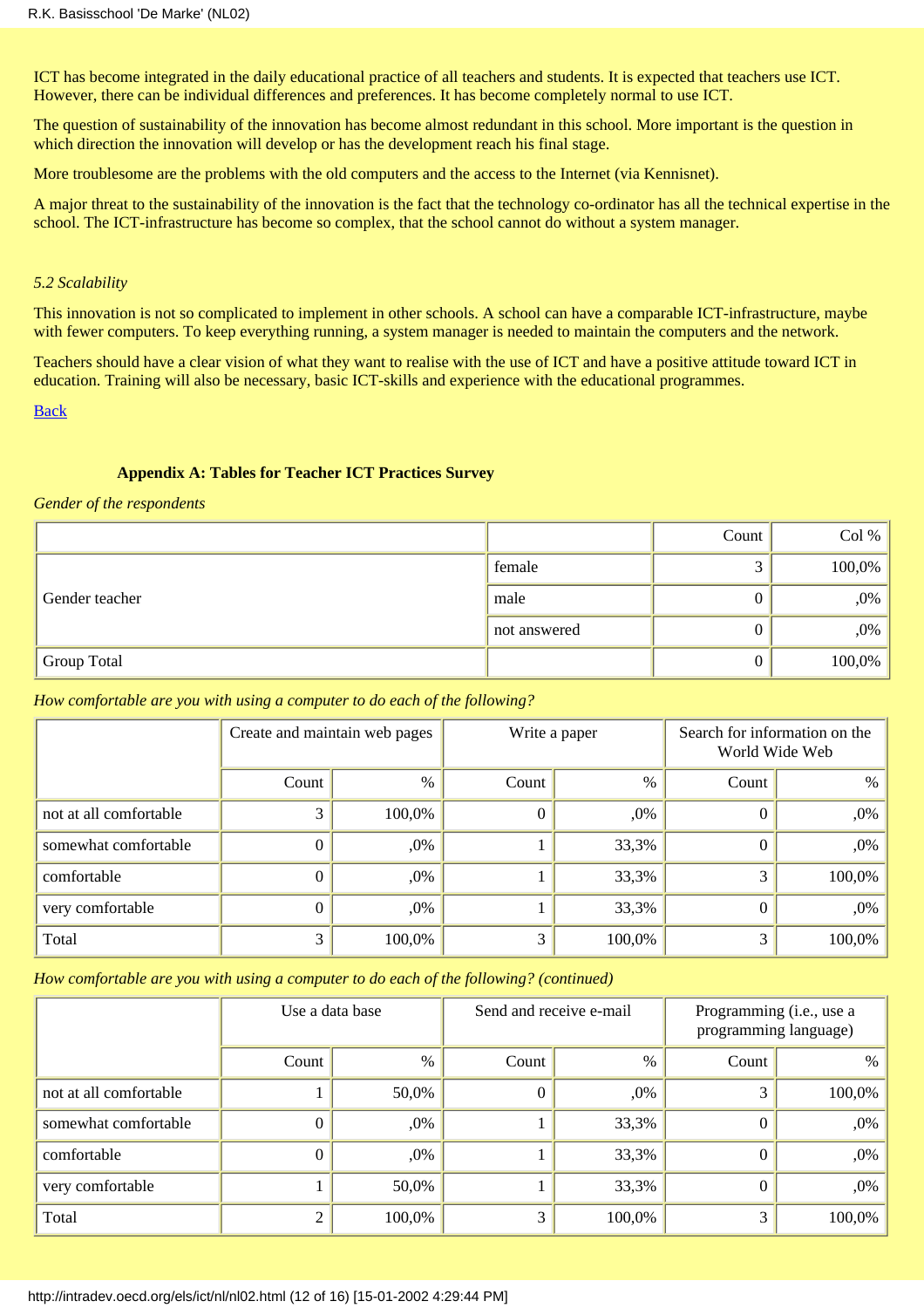|                        | Draw a picture or diagram |        | Present information (e.g., use<br>PowerPoint) |        |  |
|------------------------|---------------------------|--------|-----------------------------------------------|--------|--|
|                        | Count                     | %      | Count                                         | %      |  |
| not at all comfortable | 0                         | $,0\%$ | 3                                             | 100,0% |  |
| somewhat comfortable   |                           | 33,3%  | $\theta$                                      | ,0%    |  |
| comfortable            | 2                         | 66,7%  | $\theta$                                      | ,0%    |  |
| very comfortable       | $\theta$                  | $,0\%$ | $\theta$                                      | ,0%    |  |
| Total                  | 3                         | 100,0% | 3                                             | 100,0% |  |

## *How comfortable are you with using a computer to do each of the following? (continued)*

# *During the past school year, how often did your students on average do the following?*

|                          | Use the World Wide Web |        | Create web pages |        | Send or receive e-mail |        |
|--------------------------|------------------------|--------|------------------|--------|------------------------|--------|
|                          | Count                  | %      | Count            | $\%$   | Count                  | $\%$   |
| never                    |                        | 33,3%  | 3                | 100,0% |                        | 33,3%  |
| a few times              |                        | 33,3%  | $\theta$         | $,0\%$ |                        | 66,7%  |
| several times each month |                        | 33,3%  | $\Omega$         | $,0\%$ |                        | ,0%    |
| several times each week  |                        | ,0%    | $\Omega$         | ,0%    |                        | ,0%    |
| Total                    |                        | 100,0% | 3                | 100,0% |                        | 100,0% |

# *During the past school year, how often did your students on average do the following? (continued)*

|                          | Use a word processing program |        | Use a computer to play games |        | Use a spreadsheet |        |
|--------------------------|-------------------------------|--------|------------------------------|--------|-------------------|--------|
|                          | Count                         | %      | Count                        | $\%$   | Count             | $\%$   |
| never                    |                               | 33,3%  |                              | 33,3%  |                   | 66,7%  |
| a few times              |                               | 33,3%  | $\theta$                     | $,0\%$ | 0                 | ,0%    |
| several times each month |                               | 33,3%  | 2                            | 66,7%  |                   | 33,3%  |
| several times each week  |                               | ,0%    | $\mathbf{0}$                 | $,0\%$ | $\theta$          | ,0%    |
| Total                    |                               | 100,0% | 3                            | 100,0% |                   | 100,0% |

*During the past school year, how often did your students on average do the following? (continued)*

|                          | Use a graphics program |        | Join in an on-line forum or chat<br>room |        | Use a presentation program<br>(e.g., PowerPoint) |        |
|--------------------------|------------------------|--------|------------------------------------------|--------|--------------------------------------------------|--------|
|                          | Count                  | %      | Count                                    | $\%$   | Count                                            | $\%$   |
| never                    |                        | 33,3%  | 3                                        | 100,0% |                                                  | 100,0% |
| a few times              |                        | 33,3%  | O                                        | $,0\%$ | O                                                | ,0%    |
| several times each month |                        | 33,3%  | $\theta$                                 | $,0\%$ | 0                                                | ,0%    |
| several times each week  |                        | ,0%    | $\theta$                                 | ,0%    | 0                                                | ,0%    |
| Total                    |                        | 100,0% | 3                                        | 100,0% | 3                                                | 100,0% |

*During the past school year, how often did your students on average do the following? (continued)*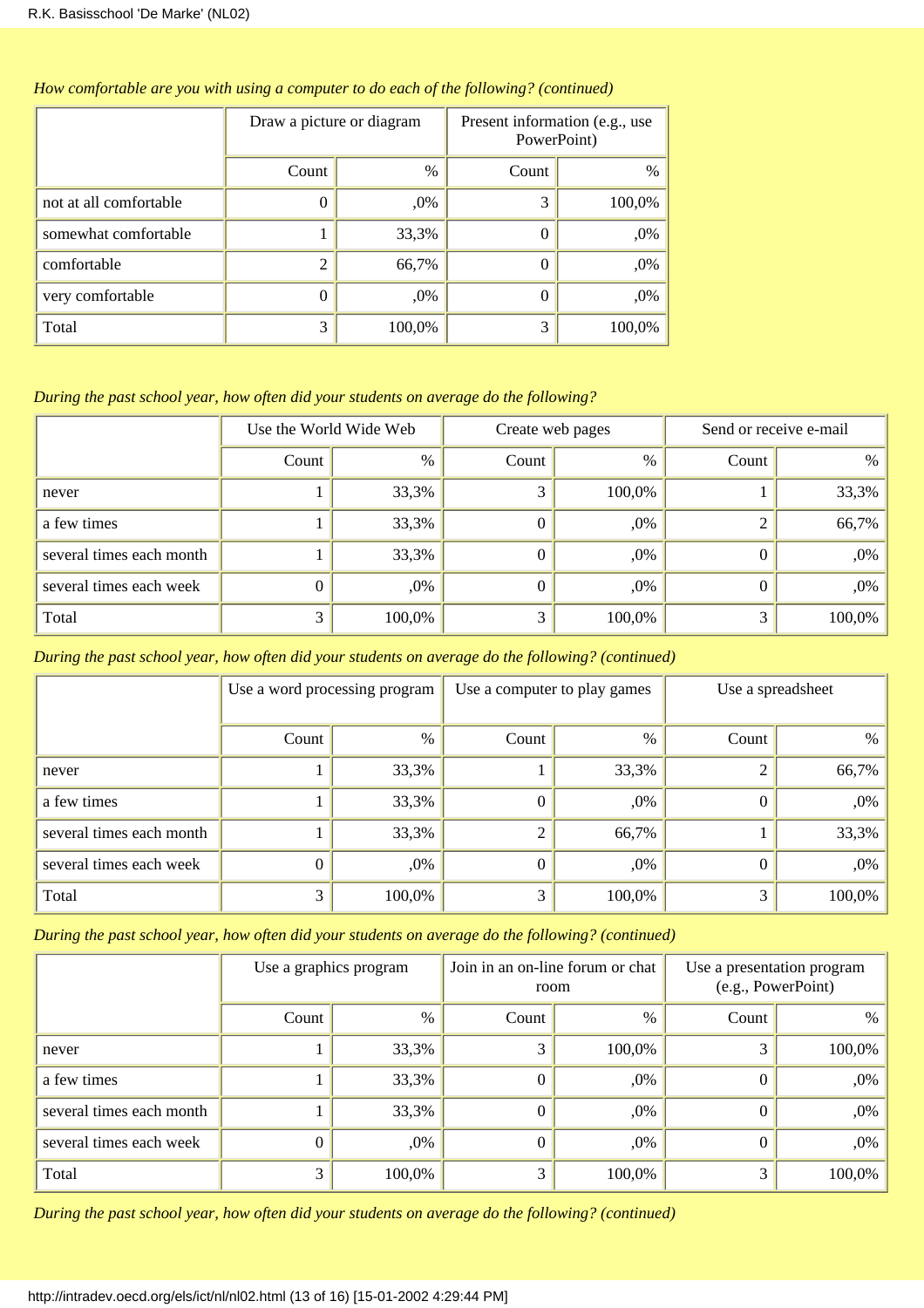|                          | Use an instructional program<br>(including simulations) |               | Other computer uses |        |
|--------------------------|---------------------------------------------------------|---------------|---------------------|--------|
|                          | Count                                                   | $\frac{0}{0}$ | Count               | $\%$   |
| never                    |                                                         | ,0%           |                     | ,0%    |
| a few times              |                                                         | 33,3%         | O                   | ,0%    |
| several times each month | 0                                                       | ,0%           | $\theta$            | ,0%    |
| several times each week  | $\overline{2}$                                          | 66,7%         |                     | 100,0% |
| Total                    | 3                                                       | 100,0%        |                     | 100,0% |

*Rating the ability to use a computer*

|                                                    |      | Count | Col %  |
|----------------------------------------------------|------|-------|--------|
|                                                    | poor |       | ,0%    |
| How would you rate your ability to use a computer? | fair |       | 66,7%  |
|                                                    | good |       | 33,3%  |
| <sup>1</sup> Group Total                           |      |       | 100,0% |

*Based on experiences or polices from the last school year*

|       | evaluated for grading? | Was student computer use ever | Did you create or modify a<br>Web site with any of your<br>classes you taught? |        |
|-------|------------------------|-------------------------------|--------------------------------------------------------------------------------|--------|
|       | Count                  | $\frac{0}{0}$                 | Count                                                                          | $\%$   |
| no    | 3                      | 100,0%                        | っ                                                                              | 100,0% |
| yes   | 0                      | ,0%                           | 0                                                                              | ,0%    |
| Total | 3                      | 100,0%                        | 2                                                                              | 100,0% |

*Based on experiences or polices from the last school year (continued)*

|             | What portion of the computer<br>use in your classes was directly<br>related to the course content? |        | What portion of the computer<br>use that you assigned was done<br>by students individually? |        |
|-------------|----------------------------------------------------------------------------------------------------|--------|---------------------------------------------------------------------------------------------|--------|
|             | Count                                                                                              | $\%$   | Count                                                                                       | $\%$   |
| very little | 0                                                                                                  | ,0%    | $\theta$                                                                                    | ,0%    |
| some        | $\theta$                                                                                           | ,0%    | 0                                                                                           | ,0%    |
| most        | $\overline{2}$                                                                                     | 66,7%  | $\overline{2}$                                                                              | 100,0% |
| all         |                                                                                                    | 33,3%  | $\theta$                                                                                    | ,0%    |
| Total       | 3                                                                                                  | 100,0% | 2                                                                                           | 100,0% |

*Based on experiences or polices from the last school year (continued)*

|                       | If you assigned World Wide<br>Web searching, how much<br>freedom did you allow? |  |  |
|-----------------------|---------------------------------------------------------------------------------|--|--|
|                       | Count                                                                           |  |  |
| designated sites only |                                                                                 |  |  |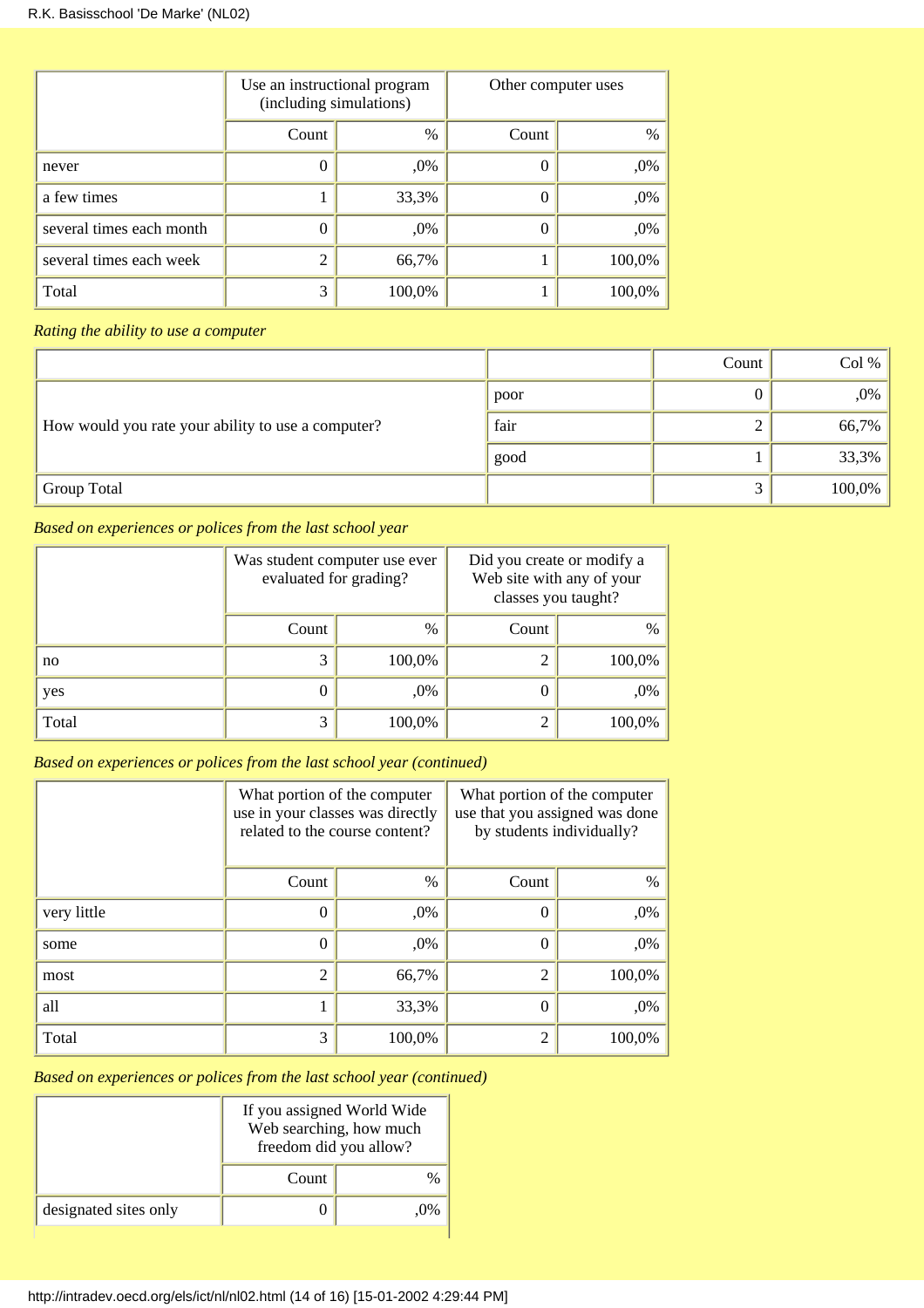| some restrictions | 100,0% |
|-------------------|--------|
| no restrictions   | .0%    |
| Total             | 100,0% |

# *Based on experiences or polices from the last school year (continued)*

|                          | How often did you use a<br>computer at home for preparing<br>for teaching? |        |  |  |
|--------------------------|----------------------------------------------------------------------------|--------|--|--|
|                          | Count<br>$\%$                                                              |        |  |  |
| never                    |                                                                            | 33,3%  |  |  |
| a few times              |                                                                            | 33,3%  |  |  |
| several times each month |                                                                            | ,0%    |  |  |
| several times each week  |                                                                            | 33,3%  |  |  |
| Total                    | 3                                                                          | 100,0% |  |  |

*Based on experiences or polices from the last school year (continued)*

|       | Did you participate as a student<br>or instructor in a virtual course<br>through the Internet? |               | Did you involve your students<br>in collaborative learning over<br>the Internet? |        |
|-------|------------------------------------------------------------------------------------------------|---------------|----------------------------------------------------------------------------------|--------|
|       | Count                                                                                          | $\frac{0}{0}$ | Count                                                                            | $\%$   |
| no    | 3                                                                                              | 100,0%        | 3                                                                                | 100,0% |
| yes   | $\theta$                                                                                       | ,0%           |                                                                                  | ,0%    |
| Total | 3                                                                                              | 100,0%        | 3                                                                                | 100,0% |

*Using technology to collaborate*

|                                                              |              | Count | Col %  |
|--------------------------------------------------------------|--------------|-------|--------|
| Are you using technology to collaborate with other teachers? | $\mathbf{n}$ |       | 100,0% |
|                                                              | yes          |       | ,0%    |
| <b>Group Total</b>                                           |              |       | 100,0% |

*Sending e-mails each day on average*

|                                                        |              | Count | Col %  |
|--------------------------------------------------------|--------------|-------|--------|
|                                                        | none         |       | 66,7%  |
| How many e-mail messages total do you send each day on | $1-5$        |       | 33,3%  |
| average?                                               | $6 - 11$     |       | ,0%    |
|                                                        | more than 12 |       | ,0%    |
| Group Total                                            |              | ⌒     | 100,0% |

*Have you ever done the following?*